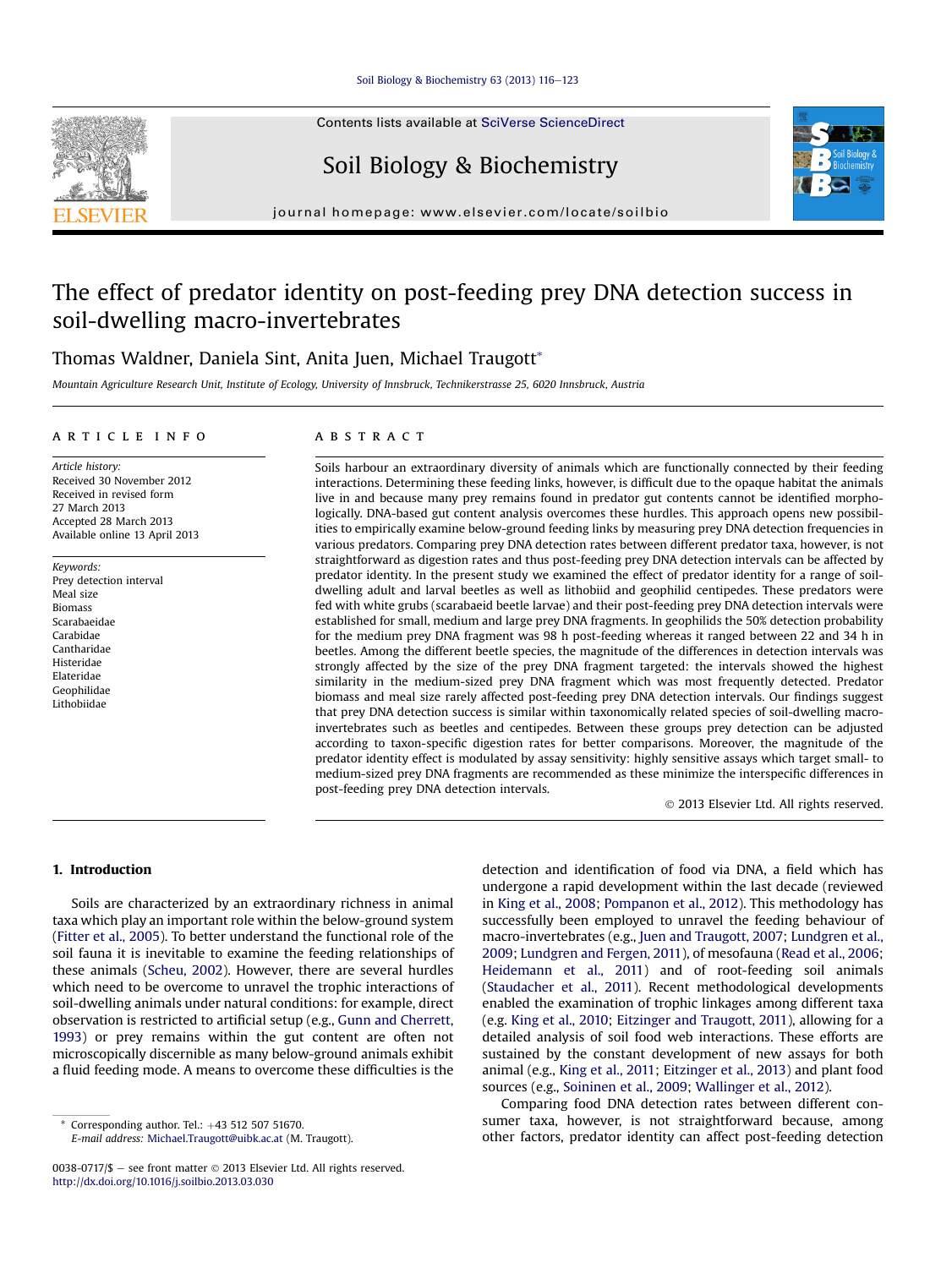<span id="page-1-0"></span>intervals. For example, it was found that in a ladybird beetle the time post-feeding for a 50% probability of detecting aphid DNA was more than double of that in a lacewing predator [\(Chen et al., 2000\)](#page-6-0). These pronounced differences can make it difficult to compare the strength of trophic linkages between different consumers when considering raw prey detection rates ([Greenstone et al., 2007\)](#page-6-0). Adjusting prey DNA detection rates in predator taxa differing in their post-feeding detection probabilities has thus been proposed to allow for more realistic comparisons between them [\(Greenstone](#page-6-0) [et al., 2010](#page-6-0); [Szendrei et al., 2010;](#page-7-0) [Gagnon et al., 2011;](#page-6-0) [Traugott et al.,](#page-7-0) [2012\)](#page-7-0).

Compared to above-ground predator-prey systems, little is known on how post-feeding prey DNA detection intervals differ between soil-dwelling predators. This hampers the interpretation of molecularly derived prey detection rates in soil food webs. The current study addresses this knowledge gap by comparing prey DNA detection success among nine soil-dwelling invertebrate predator taxa covering predatory beetles as well as geophilid and lithobiid centipedes. The selection of these predator taxa was motivated by previous work in grassland soils where centipedes and predatory beetle larvae were found to be important predators of white grubs, the larvae of scarabaeid beetles ([Juen and Traugott,](#page-7-0) [2007\)](#page-7-0). Aside from four species in larval stage, also adult beetles from four species were included. All of them commonly occur in agricultural land and are known as generalist predators. In the current experiments, both beetles and centipedes were fed with white grubs to establish their post-feeding prey DNA detection intervals and to compare them for significant differences. As prey DNA detection success can be affected by the size of the prey DNA fragment amplified in PCR [\(Agusti et al., 1999;](#page-6-0) [Zaidi et al., 1999;](#page-7-0) [Chen et al., 2000](#page-6-0)) and the sensitivity of the primers [\(Sint et al.,](#page-7-0) [2012\)](#page-7-0), we examined the prey detection intervals for small, medium and large prey DNA fragments. Also, the biomass of the predators, the meal size and the relative biomass increase due to feeding was determined to assess how much the predators differ in these parameters and whether this affects the prey DNA detection intervals.

## 2. Materials and methods

#### 2.1. Soil arthropods and feeding experiments

Within the feeding experiments soil-dwelling predatory beetles and centipedes were examined. The former included three species of adult carabid beetles (Coleoptera: Carabidae)  $-$  Harpalus rufipes (Degeer, 1774), Nebria brevicollis (Fabricius, 1792), and Poecilus  $cupreus$  (Linnaeus, 1758) – as well as adult histerid beetles (Hister spp.; Coleoptera: Histeridae). The three carabid species are widespread over Europe and usually occupy a dominant position in ground beetle communities ([Luff, 2002](#page-7-0)). Histerid beetles can also be abundant when manure is applied to fertilize fields ([Traugott,](#page-7-0) [2002a\)](#page-7-0). Immature predatory beetles were represented by larvae of Poecilus versicolor (Sturm, 1824) and P. cupreus, the elaterid Agrypnus murinus (Linnaeus, 1758; Coleoptera: Elateridae) and soldier beetle larvae from the genus Cantharis (Coleoptera: Cantharidae). Poecilus larvae are known as soil-dwelling predators with P. versicolor and P. cupreus typically found in soils of grassland and arable land, respectively [\(Traugott, 1998;](#page-7-0) [Juen and Traugott, 2007\)](#page-7-0). The predatory larvae of A. murinus and of Cantharis spp. can be found in both arable and grassland soils ([Traugott, 2006](#page-7-0); [Traugott](#page-7-0) [et al., 2008\)](#page-7-0), with the former being endogaeic and the latter being hemiedaphic. In Poecilus third instar larvae and in Cantharis fifth and sixth instars were used for the feeding experiments, while the larvae of A. murinus ranged between third and eighth instar. The centipedes were represented by Geophilus spp. (Chilopoda: Geophilidae) and Lithobius spp. (Chilopoda: Lithobiidae), with the latter typically found as a soil surface dweller and the former being truly soil-living [\(Lewis, 2007](#page-7-0)). All arthropods were hand-collected near Innsbruck, Austria in arable fields (most beetles), extracted out of soil samples (Geophilidae) or retrieved by sieving forest litter and compost (Lithobiidae). We strove to collect sufficient individuals for each predator taxon to examine at least five predators per time point post-feeding. However, due to low catches we could not achieve this number in N. brevicollis, Hister spp., Lithobius spp., and A. murinus. The larvae of the two Poecilus species were reared in the lab as described in [Juen and Traugott \(2005\)](#page-7-0) as they are hard to retrieve in the field [\(Traugott, 1998](#page-7-0)).

All predators were kept in a temperature chamber at constant 16  $\degree$ C and a light/dark cycle of 16:8 h. The Cantharis spp. larvae were kept at 6 °C because they are autumn- and winter-active ([Traugott,](#page-7-0) [2002b](#page-7-0)). The predators were maintained on freeze-killed mealworms (Tenebrio molitor; Coleoptera: Tenebrionidae) until they were used in the feeding experiment. To adjust them to the same hunger level, all predators were starved one week prior to the experiment. A starvation period of only 3 days was done for the Poecilus larvae before the feeding experiments started as they were freshly moulted and were therefore in need of food.

The larvae of P. cupreus were fed with white grubs of the cockchafer Melolontha melolontha; all other predators were provided with the white grubs of the summer chafer Amphimallon solstitiale (Coleoptera: Scarabaeidae). Larvae of P. versicolor were fed with grubs of either M. melolontha or A. solstitiale to compare the prey DNA detection intervals between these two prey types. The grubs were collected from grassland soils near Innsbruck. Before feeding them to the predators, the head and the gut content were removed from each frozen grub. Then the grub was sliced into four pieces and one piece each was presented to a single predator. During the 2-h feeding phase each predator was kept in a transparent 20 ml plastic tube, equipped with a piece of moistened paper tissue and covered with a perforated plastic lid. The meal size was determined by recording the mass of each predator before and after feeding to the nearest 0.01 mg. Only those predators that showed an increase in initial mass were used for the experiment.

After feeding, the predators were transferred to fresh tubes and kept without food in the temperature chamber. Several individuals of each predator taxon were frozen in 1.5 ml reaction tubes at -28 °C at several time points post-feeding, ranging between 0 and 32 h for all predators. Due to having sufficient numbers of adult P. cupreus, additional individuals were frozen at 48 h post-feeding; this was also true for larvae of P. versicolor fed with A. solstitiale where at both 40 h and 48 h post-feeding additional individuals were taken. In A. murinus, Cantharis spp. and the centipedes two additional time points were added at 48 h and 60 h post-feeding as, based on earlier work [\(Traugott, 2003](#page-7-0); [Juen and Traugott, 2007\)](#page-7-0), these predators were anticipated to have lower metabolic rates and thus prolonged prey DNA detection intervals. The 0-h predators were frozen immediately after determination of their biomass post-feeding. [Table 1](#page-2-0) provides an overview of the setup of the experiments.

#### 2.2. DNA extraction

Genomic DNA was extracted from whole predators using a cetyltrimethyl ammonium bromide (CTAB)-based protocol ([Juen](#page-7-0) [and Traugott, 2005\)](#page-7-0). One extraction-negative control was added within every batch of 30 samples to test for DNA carry-over during the extraction process. All DNA extracts were cleaned with a silicabased nucleic acid purification kit (GeneClean, Q-Biogene, Montreal, Canada) according to the manufacturer's protocol, to remove PCR inhibiting substances [\(Juen and Traugott, 2006\)](#page-7-0).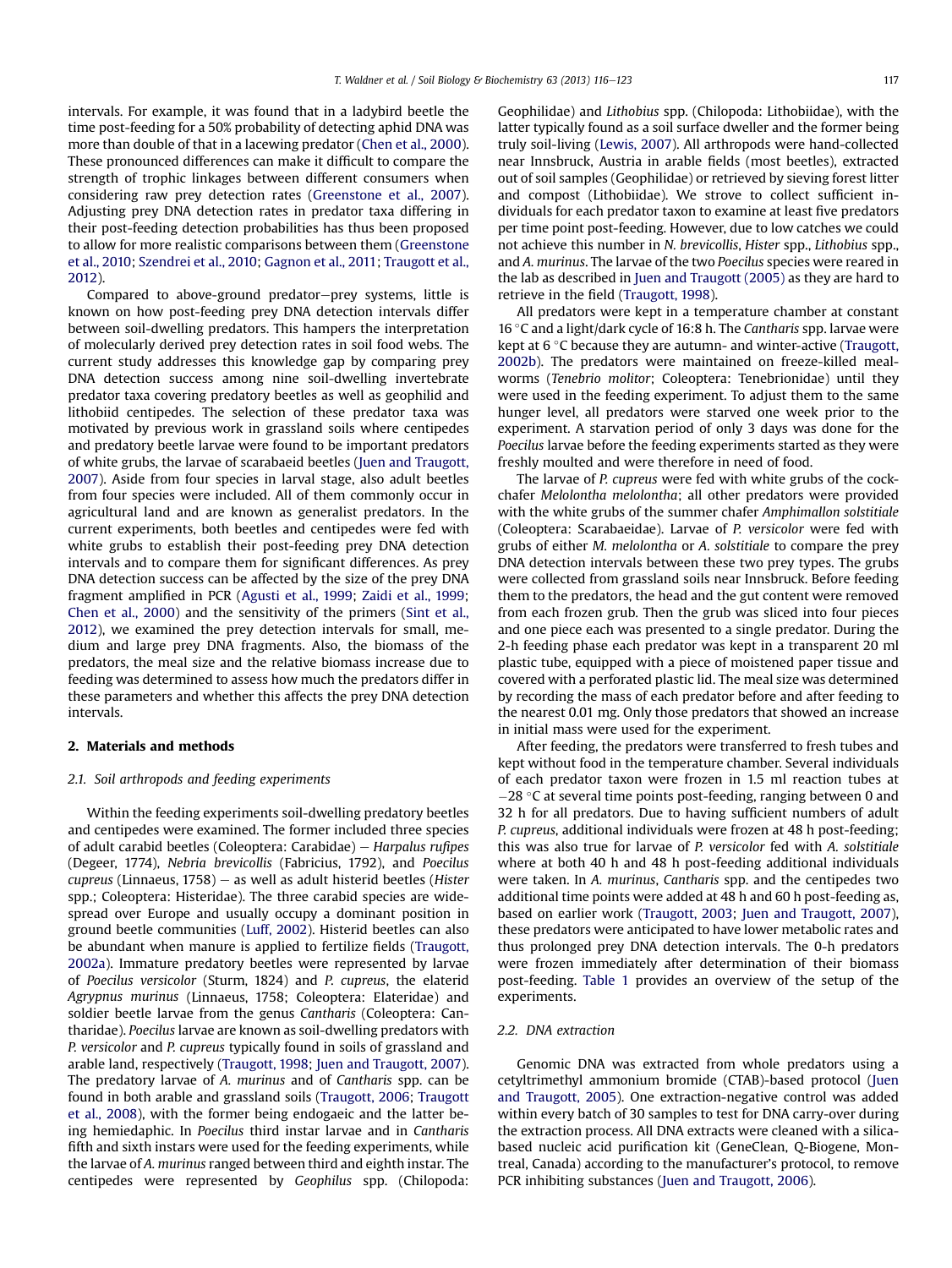#### <span id="page-2-0"></span>Table 1

Predator-prey systems, time points post-feeding employed per combination, number of predators tested per time point (N/time point), and total number of predators tested within each predator-prey combination ( $\sum$  predators).

| Predator taxon                | Prey species   | Time points post-feeding (hours)       | $N$ /time point | $\Sigma$ Predators |
|-------------------------------|----------------|----------------------------------------|-----------------|--------------------|
| Adult Poecilus cupreus        | A. solstitiale | 0, 4, 8, 16, 24, 28, 32, 48            | 10              | 80                 |
| Adult Nebria brevicollis      | A. solstitiale | 0, 4, 8, 16, 24, 32                    | $2 - 3$         | 15                 |
| Adult Harpalus rufipes        | A. solstitiale | 0, 4, 8, 16, 24, 28, 32                | $8 - 10$        | 62                 |
| Adult Hister spp.             | A. solstitiale | 0, 4, 8, 16, 24, 28, 32                | $2 - 5$         | 28                 |
| Juvenile-adult Geophilus spp. | A. solstitiale | 0, 4, 8, 16, 24, 28, 32, 48, 60        | $6 - 10$        | 68                 |
| Juvenile-adult Lithobius spp. | A. solstitiale | 0, 4, 8, 16, 24, 28, 32, 48, 60        | $1 - 4$         | 22                 |
| Larval Agrypnus murinus       | A. solstitiale | 0, 4, 8, 16, 24, 28, 32, 48, 60        | $1 - 2$         | 19                 |
| Larval Cantharis spp.         | A. solstitiale | 0, 4, 8, 16, 24, 28, 32, 48, 60        | 8               | 72                 |
| Larval Poecilus versicolor    | A. solstitiale | 0, 2, 4, 8, 16, 20, 24, 28, 32, 40, 48 | $9 - 46$        | 298                |
| Larval Poecilus versicolor    | M. melolontha  | 0, 2, 4, 8, 16, 24, 32                 | $20 - 29$       | 157                |
| Larval Poecilus cupreus       | M. melolontha  | 0, 2, 4, 8, 16, 24, 32, 34             | $4 - 20$        | 154                |

#### 2.3. Screening predators for prey DNA

Specific primers, designed from cytochrome oxidase c subunit I (COI) sequences of A. solstitiale and M. melolontha ([Juen and](#page-7-0) [Traugott, 2005,](#page-7-0) [2006](#page-7-0)), were used to test the predator samples for small, medium and large prey DNA fragments. The primer pairs targeting A. solstitiale included SPE-CO1-S21/SPE-CO1-A14 (127 bp), SPE-CO1-S13/SPE-CO1-A14 (463 bp), and SPE-CO1-S13/ SPE-CO1-A15 (853 bp); those targeting M. melolontha included M-175f/M-175r (175 bp), M-387f/M-387r (387 bp), and M-175f/M-585r (891 bp). Aside from extensive specificity tests carried out earlier [\(Juen and Traugott, 2005](#page-7-0), [2006](#page-7-0)), the specificity of these primers for amplifying exclusively DNA of A. solstitiale and M. melolontha was verified by testing DNA extracts from predators and from mealworms (no amplification observed). Diagnostic PCRs were performed in 10 µl reactions containing 0.375 U Taqpolymerase (GeneCraft, Cologne, Germany), 0.2 mM dNTPs (GeneCraft),  $1 \times$  buffer (GeneCraft), 3 mM MgCl<sub>2</sub> (GeneCraft), 1 µM of each primer, 10 µg bovine serum albumin (BSA; AppliChem, Darmstadt, Germany), 1.5 µl of DNA extract and PCR-water (Qiagen, Hilden, Germany) to adjust the volume. The thermocycler program consisted of 2 min at 94 °C, 39 cycles with 15 s at 94 °C, 30 s at 67  $^{\circ}$ C and 66  $^{\circ}$ C for A. solstitiale and M. melolontha, respectively, 45 s at 72  $\degree$ C and a final step of 2 min at 72  $\degree$ C. Each PCR included negative controls (PCR-grade water substituting DNA extract) and positive controls (diluted DNA of A. solstitiale or M. melolontha).

Primer pairs amplifying different fragments of the prey DNA are likely to differ in their sensitivity [\(Sint et al., 2012\)](#page-7-0). To compare the sensitivity between the primer sets employed in this study, serial dilutions of DNA extracted from P. versicolor larvae frozen immediately after consuming either M. melolontha or A. solstitiale were tested. These samples provide a realistic ratio of target to nontarget DNA used and are thus ideally suited for this comparison. Every dilution step of these samples was tested using the PCR mentioned above. For both prey species the primers targeting the medium-sized fragment showed the highest sensitivity resulting in detection up to a dilution of 1:500 while for the primers targeting the small and large fragments amplification of prey DNA was possible to a dilution of 1:100 only.

All samples scoring negative for prey DNA were re-assayed with general invertebrate primers [\(Folmer et al., 1994](#page-6-0)) to test if they contained amplifiable DNA at all. Samples showing no amplifiable DNA were removed from the analyses. The PCR mix was identical to the one described above. Thermocycling started with 2 min at 94 °C, followed by 35 cycles of 20 s at 94 °C, 30 s at 48 °C and 45 s at 72  $\degree$ C and a final step of 2 min at 72  $\degree$ C. All PCR products were separated in 1.5% ethidium bromide-stained agarose-gels at 90 V for 30 min and visualized on a UV-transilluminator.

#### 2.4. Statistical analysis

Means of predator biomass before feeding, meal size and relative biomass increase of the predators within the 2-h feeding period were calculated for each predator taxon. The latter two parameters were compared for significant differences among predator taxa by calculating 95% tilting confidence limits using 9999 bootstrap resamples using S-PLUS 8.0 (Insightful Corporations, Seattle, WA, USA). The correlation between meal size and body mass was tested by Spearman's rank order correlation using SPSS 18. To compare prey DNA detection success over time, LOGIT analysis was carried out [\(Field, 2005\)](#page-6-0). The time point for a prey detection probability of 50% and the respective 95% confidence limits were determined for each prey DNA fragment size and predator taxon using R 2.15 ([R Development Core Team, 2012](#page-7-0)) and the package "drc" ([Ritz and Streibig, 2005](#page-7-0)). Comparisons between fragments and predator taxa are based on 95% confidence limits; non-overlapping 95% confidence limits were interpreted as being significantly different. Backward logistic regressions were calculated in SPSS 18 with the variables time, biomass increase and meal size to find the variable(s) with the highest predictive power of detection success. In *Lithobius* spp. and A. murinus only  $1-4$  individuals per time point post-feeding were available, therefore we refrained in these two taxa from calculating the statistics described above for prey DNA detection success.

### 3. Results

#### 3.1. Predator biomass, meal size and biomass increase

Predator biomass differed greatly among the nine predator taxa investigated, ranging from 1.4 mg in the histerid beetles to over 150 mg in the cantharid larvae [\(Fig. 1,](#page-3-0) lower panel). Adult carabids, cantharid larvae, Lithobius spp. and larvae of A. murinus showed the highest biomass, whereas Geophilidae, the larvae of both Poecilus species and the histerid beetles where much smaller. The high variability in biomass in Lithobiidae as well as larvae of Cantharis sp. and A. murinus was due to inclusion of different developmental stages and larval instars, respectively. The meal size correlated with the biomass of the predator (Spearman's rho 0.76,  $P < 0.001$ ), with larger predators consuming between 15 mg and 38 mg and smaller ones between 0.2 mg and 10 mg in the 2-h feeding period ([Fig. 1,](#page-3-0) middle panel). The relative biomass increase ranged from 12% to 45% among the predator taxa, with both adults and larvae of Poecilus showing a significantly higher increase than histerid beetles as well as larval Cantharis and A. murinus (<18%). An intermediate biomass increase  $(20-35%)$  was observed in centipedes, N. brevicollis and H. rufipes.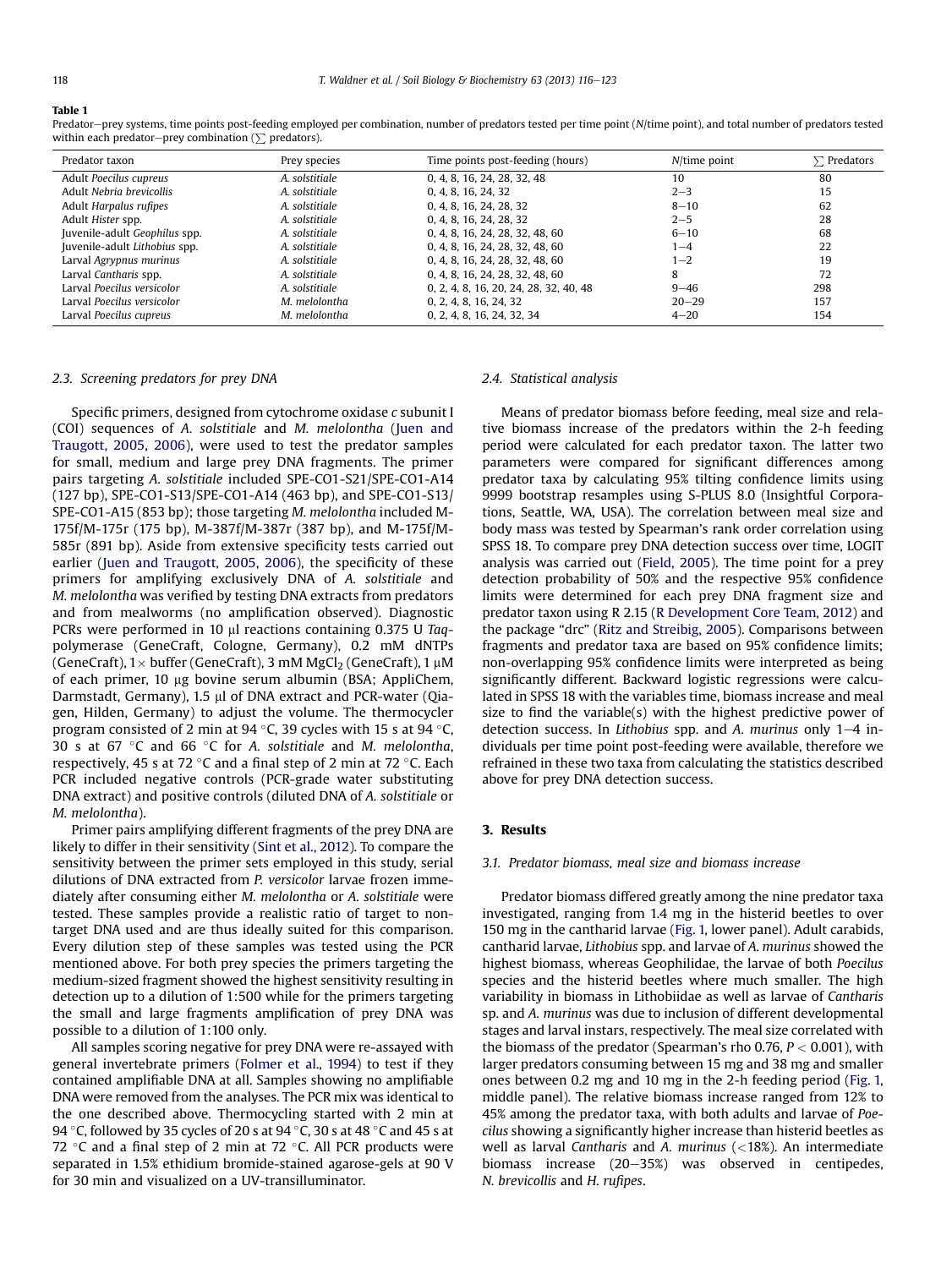<span id="page-3-0"></span>

Fig. 1. Relative predator biomass increase (before/after feeding; upper panel), meal size (middle panel) and predator biomass before feeding (lower panel). For upper and middle panels mean values along with 95% tilting confidence limits are provided, the lower panel shows means (dashed lines), medians (horizontal lines), 75% (box), 90% (whiskers) and 95% (dots) percentiles for predator biomass. Adult and larval predators are displayed on the left and right of the vertical dotted line, respectively. Predator codenames are: A.mur Agrypnus murinus; Can.sp Cantharis sp.; Geo Geophilidae; H.ruf Harpalus rufipes; His.sp Hister sp.; Litho Lithobius spp.; N.bre Nebria brevicollis; P.cup Poecilus cupreus; P.ver Poecilus versicolor. The number of individuals examined per predator taxon is provided underneath the predator codename. Predators were either fed with pieces of larval Amphimallon solstitiale (A. solstitiale; nine taxa on left hand side) or Melolontha melolontha (M. melolontha; two taxa to the right).

#### 3.2. Prey DNA detection success

Post-feeding detection intervals for small and medium prey DNA fragments were similar across beetles while they were longer in the centipede predators ([Fig. 3](#page-6-0)). In beetles the 50% detection probabilities for the medium prey DNA fragment ranged between 22 and 34 h post-feeding, while they were 98 h in the geophilids ([Table 2](#page-4-0), [Fig. 3](#page-6-0)). The exception to this observation was H. rufipes where detection success in both small and medium fragments was close to 100% across all digestion intervals tested ([Fig. 2\)](#page-5-0).

The effect of prey DNA fragment size was variable between the predator taxa with the large fragment showing significantly shorter post-feeding detection times compared to the small amplicons in histerid beetles, cantharid larvae and P. versicolor larvae fed with A. solstitiale ([Table 2\)](#page-4-0). Considering the small and medium prey fragments, no significant difference was found in prey DNA detection intervals between them except for larvae of P. cupreus fed with M. melolontha and P. versicolor fed with A. solstitiale: here prey detection intervals were significantly prolonged in the medium DNA fragment ([Table 2,](#page-4-0) [Fig. 3](#page-6-0)). The magnitude of the differences in prey DNA detection intervals across the beetles depended on amplicon size, with smaller interspecific differences in medium compared to small and largesized prey DNA fragments ([Fig. 3\)](#page-6-0).

Adding meal size and biomass increase as variables to digestion time improved the explanatory power of the regression model only in a few cases (Table S1). When comparing the larvae of P. versicolor fed with either A. solstitiale or M. melolontha, only for the large prey DNA fragment a significantly longer post-feeding detection interval was found for the latter prey [\(Table 2](#page-4-0)). Comparing prey DNA detection success between adults and juveniles in Poecilus, significantly longer detection intervals were observed for small prey DNA fragments in adult beetles compared to its larval stage ([Table 2\)](#page-4-0).

## 4. Discussion

The current experiments show that post-feeding prey DNA detection intervals are affected by predator identity. However, differences which might affect comparisons of prey DNA detection rates among predators were found only between beetles and centipedes, with the latter showing on average two to three times longer detection intervals than the former. These centipede postfeeding detection intervals are similar to those of other fluid feeders such as spiders ([Agustí et al., 2003;](#page-6-0) [Sheppard et al., 2005;](#page-7-0) [Traugott and Symondson, 2008\)](#page-7-0) and heteropterans [\(Greenstone](#page-6-0) [et al., 2007,](#page-6-0) [2010\)](#page-6-0). Long prey DNA detection intervals for beetles were found in the carabid H. rufipes for the small and medium-sized prey DNA fragments. This might be ascribed to the omnivorous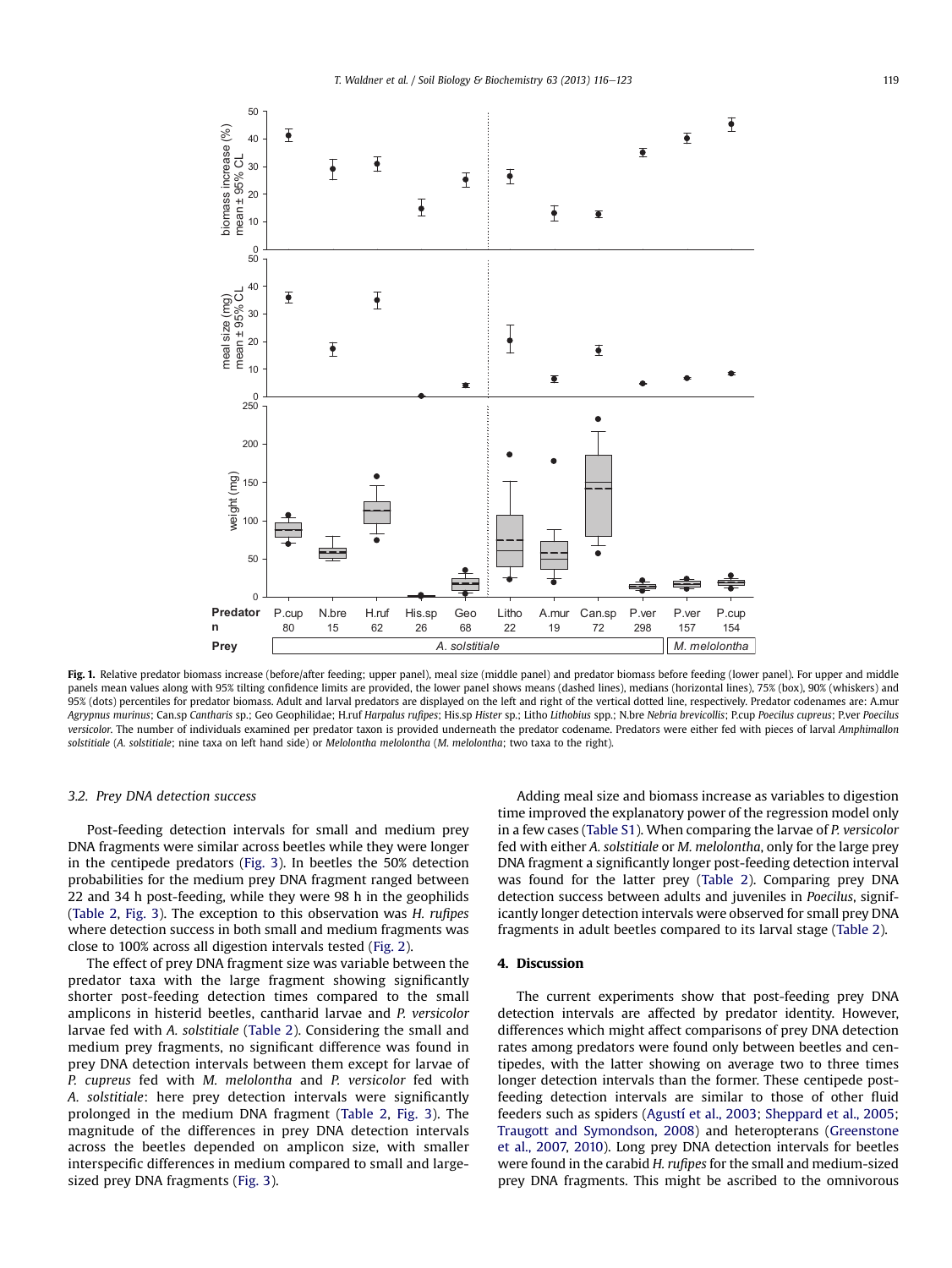#### <span id="page-4-0"></span>Table 2

Estimated time points post-feeding for a 50% prey DNA detection probability for small, medium and large prey DNA fragments. Provided are the 50% prey detection probabilities in hours post-feeding and their corresponding lower and upper 95% confidence limits. Codes: A.s. Amphimallon solstitiale, M.m. Melolontha melolontha. n.c. not calculated due to most individuals testing positive at all time points post-feeding. Note that in those cases where negative detectability values were calculated an asterisk (\*) is shown.

| Predator-prey system                | Small fragment    | Medium fragment  | Large fragment      |
|-------------------------------------|-------------------|------------------|---------------------|
|                                     |                   |                  | h                   |
| Adult Poecilus cupreus $-A.s.$      | 30.5(25.4/35.5)   | 27.4 (23.8/30.9) | 22.5 (18.4/26.6)    |
| Adult Nebria brevicollis $-A.s.$    | 33.9 (18.5/49.2)  | 33.9 (18.5/49.2) | 26.3 (15.6/37.0)    |
| Adult Harpalus rufipes $-$ A.s.     | n.c.              | n.c.             | 29.1 (21.6/36.6)    |
| Adult Hister spp. $-$ A.s.          | 31.2 (18.7/43.7)  | 33.8 (24.1/43.5) | 11.4(5.1/17.6)      |
| Geophilus spp. $-$ A.s.             | 67.4 (25.9/108.9) | 97.8 (4.4/191.2) | $11.6$ ( $*$ /30.2) |
| Larval Cantharis spp. $-$ A.s.      | 28.5 (19.3/37.7)  | 22.3 (15.1/29.5) | $*(12.4)$           |
| Larval Poecilus versicolor $-$ A.s. | 14.7 (12.7/16.8)  | 23.5 (20.4/26.6) | $*(10.5)$           |
| Larval Poecilus versicolor $-$ M.m. | 19.5 (15.4/23.7)  | 29.6 (23.3/36.0) | 21.5 (17.1/25.8)    |
| Larval Poecilus cupreus $-$ M,m.    | 12.7(9.1/16.2)    | 26.4 (20.9/31.8) | 11.5 (7.6/15.4)     |

feeding mode of H. rufipes which is known to consume besides animal prey a considerable fraction of plant material [\(Thiele, 1977\)](#page-7-0). Compared to the other more carnivorous predators tested here, this species might thus be less adapted to rapidly digest animal prey, leading to a slower breakdown of smaller prey DNA fragments and the long post-feeding detection intervals observed here.

Aside from the predators' taxonomic relatedness, the magnitude of the differences in prey DNA detection intervals between the beetles was clearly affected by amplicon size: we found smaller differences in medium compared to small and large-sized prey DNA fragments. As the three prey DNA fragments were amplified by different primer pairs, not just the targeted fragment size but also the primers' sensitivities could have affected the level of prey detection. Indeed, it was the medium-sized prey DNA fragment which showed the highest detection frequency across the predators tested here. The primers targeting the medium-sized prey DNA fragment in both scarab species showed the highest sensitivity (see [Materials and methods\)](#page-1-0), demonstrating a primer identity effect. With regard to interspecific differences in prey DNA detection intervals, the current findings suggest that highly sensitive primers/ assays targeting smaller prey DNA fragments reduce the differences in detection intervals between different consumers. On the other hand, less sensitive assays and/or those targeting larger fragments will boost taxon-specific effects in prey DNA detection success. Consequently, highly sensitive assays targeting small prey DNA fragments are recommended for comparing prey DNA detection rates between different predator taxa.

Targeting three different size classes of prey DNA fragments also allowed to examine the effect of fragment size on prey detection intervals: in the large prey DNA fragment the shortest post-feeding detection intervals were observed. However, there were several predators where among the three fragment sizes no significant differences occurred. Notably, the longest post-feeding detection intervals were most often found for medium and not, as one might expect, for the small prey DNA fragment. Although these findings contrast earlier work (e.g., [Zaidi et al., 1999](#page-7-0); [Hoogendoorn and](#page-6-0) [Heimpel, 2001;](#page-6-0) [Agustí et al., 2003\)](#page-6-0), they are in line with the outcomes of other feeding experiments (e.g., [Chen et al., 2000](#page-6-0); [Traugott and Symondson, 2008](#page-7-0)). The successful amplification of prey DNA molecules ranging between 400 bp and 850 bp is also good news for the application of next generation sequencing to identify DNA from food remains [\(Pompanon et al., 2012](#page-7-0)): larger molecules provide more sequence information and allow for better discrimination between food items. This goes in line with an increasing sequence read length of the latest next generation sequencing platforms ([Glenn, 2011\)](#page-6-0).

In the Geophilidae meal size, and not time post-feeding, was the variable which explained most of the variation in prey DNA detection success for small and medium prey DNA fragments. Aside for this predator, the effects of meal size on prey DNA detection success were negligible, corroborating earlier findings (e.g., [Zaidi](#page-7-0) [et al., 1999](#page-7-0); [Hoogendoorn and Heimpel, 2001;](#page-6-0) [Juen and Traugott,](#page-7-0) [2005](#page-7-0)). Other work, however, indicated a positive relationship between meal size and the duration of prey detection in diagnostic PCR (e.g., [de León et al., 2006](#page-6-0); [King et al., 2010;](#page-7-0) [Gagnon et al., 2011\)](#page-6-0). Similarly, it was found that the amount of DNA from eggs of Leptinotarsa decemlineata consumed by Coleomegilla maculata by qPCR was negatively correlated with digestion time ([Weber and](#page-7-0) [Lundgren, 2009\)](#page-7-0). The discrepancy between the current findings and the latter studies might be explained by the design of our feeding experiments where predators were fed ad libitum with white grubs for 2 h. The variation in both absolute meal size and relative biomass increase was comparably small within each predator taxon, therefore the effect of pronounced differences in meal size could not be explicitly tested.

Aside from time post-feeding, meal size and prey DNA fragment length, ambient temperature has been shown to affect post-feeding detection times, with lower temperatures widening them ([von](#page-7-0) [Berg et al., 2008\)](#page-7-0). In the current study such an effect was not observed for the cantharid beetle larvae which were kept at 6  $\degree$ C compared to predators maintained at  $10\degree$ C higher ambient temperatures. Cantharis larvae are cold-adapted ([Traugott, 2003\)](#page-7-0) and obviously possess digestive enzymes that are as efficient at low temperatures as those of predators living at higher temperatures. Furthermore, as the soil environment dampens ambient temperatures and buffers their fluctuations, temperature effects on postfeeding prey DNA detection intervals might be less pronounced in soil-dwelling invertebrates compared to their above-ground counterparts (but see [McMillan et al., 2007](#page-7-0)).

Smaller animals show a more rapid metabolism than larger ones ([Ehnes et al., 2011\)](#page-6-0), which in turn should lead to shorter postfeeding prey DNA detection intervals. The present data set where the biomass of the smallest predator taxon (histerid beetles) was only 1% of that of the largest predator taxon (Cantharis larvae), however, do not support this hypothesis as post-feeding prey DNA detection intervals were similar across predator size classes.

Aside from the consumer, also the identity of the prey can have an effect on post-feeding prey DNA detection rates (e.g. [Harwood](#page-6-0) [et al., 2007](#page-6-0); [Gagnon et al., 2011](#page-6-0); [Kuusk and Ekbom, 2012;](#page-7-0) [Juen](#page-7-0) [et al., 2012\)](#page-7-0). For P. versicolor larvae fed with white grubs of either M. melolontha or A. solstitiale, a significantly extended prey DNA detection interval was found for the former prey species. However, this difference was observed for the large prey DNA fragment only, indicating that, similar to predator identity effects, also the effects of prey identity are assay- and prey DNA fragment size-specific.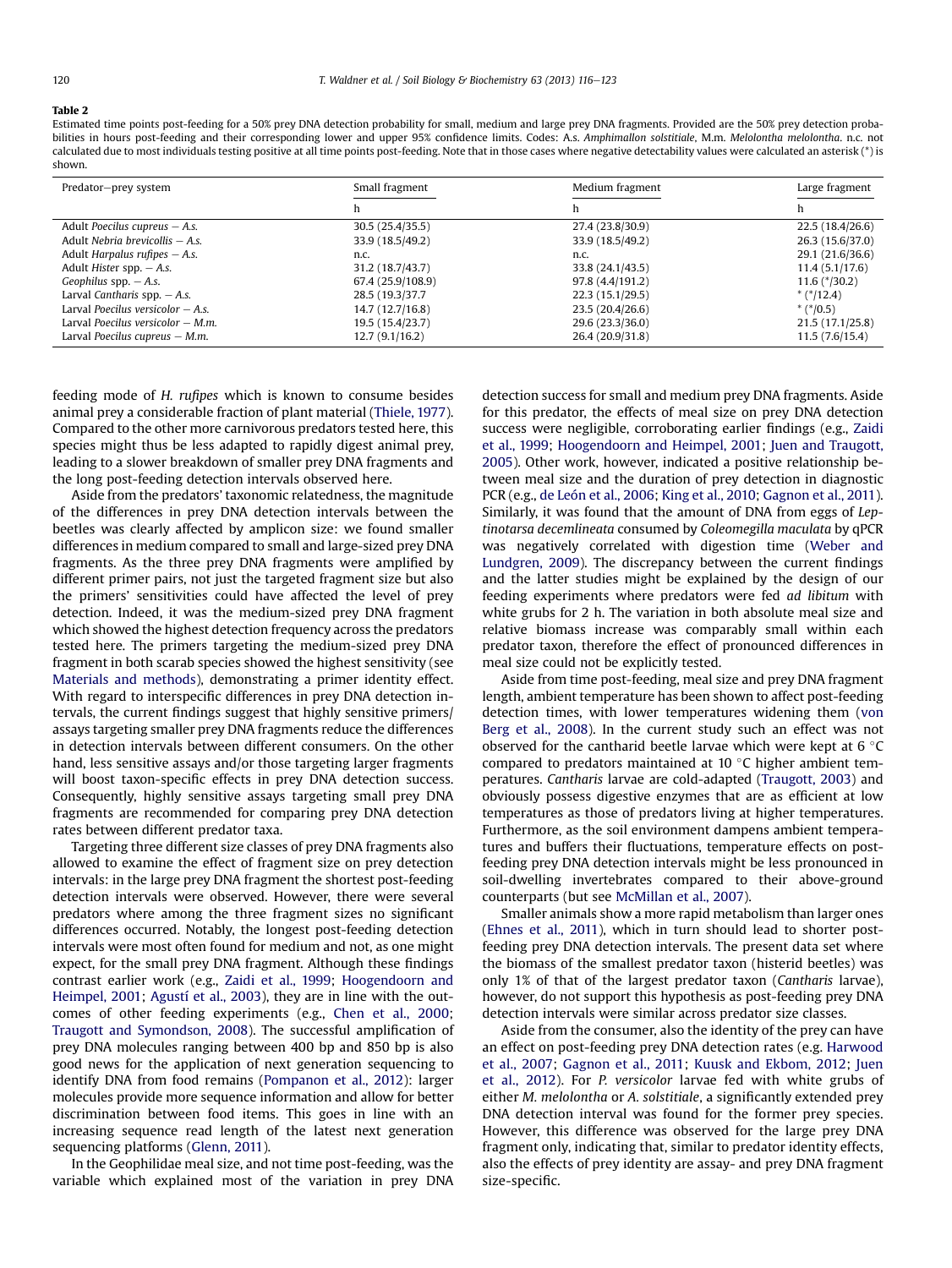<span id="page-5-0"></span>

Fig. 2. Prey DNA detection success in predatory beetles and centipedes. Detection rates are provided for the different time points examined within each predator along with fitted LOGIT models. The latter are not provided for Agrypnus murinus and Lithobius spp. as only 1–4 individuals per time point were available. Prey DNA fragment sizes were 127 bp<sub>/</sub> 175 bp, 463 bp/387 bp and 853 bp/891 bp for small, medium and large M. melolontha and A. solstitiale DNA fragments, respectively. Predator codenames are: A.mur Agrypnus murinus; Can.sp Cantharis spp.; Geo Geophilus spp.; H.ruf Harpalus rufipes; His.sp Hister sp.; Litho Lithobius spp.; N.bre Nebria brevicollis; P.cup Poecilus cupreus; P.ver Poecilus versicolor. "L" indicates larval stage and "Mm" those predators fed with white grubs of Melolontha melolontha instead of Amphimallon solstitiale. Note that in A. murinus all specimens were tested negative for the large fragment.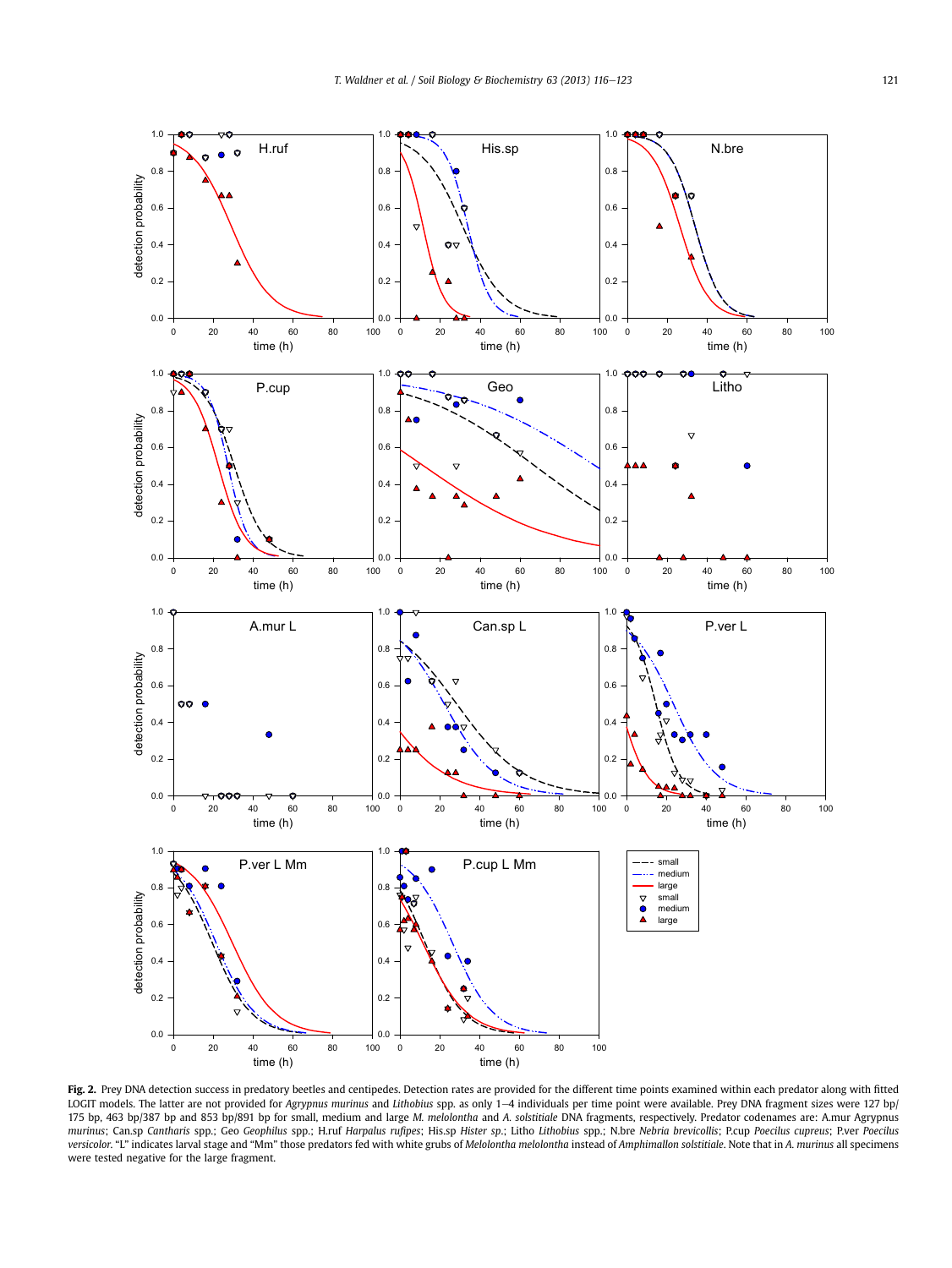<span id="page-6-0"></span>

Fig. 3. Calculated hours post-feeding with a probability of a 50% prey DNA detection (±95% tilting confidence limits) for small, medium and large prey DNA fragments in soildwelling predator taxa. Fragments size was 127 bp/175 bp, 463 bp/387 bp and 853 bp/891 bp for small, medium and large prey DNA fragments, respectively, for predators fed with larvae of Amphimallon solstitiale/Melolontha melolontha. Dashed line separates adult (left) from larval (right) predators. Predator codenames are: Can.sp Cantharis spp.; Geo Geophilidae; H.ruf Harpalus rufipes; His.sp Hister sp.; N.bre Nebria brevicollis; P.cup Poecilus cupreus; P.ver Poecilus versicolor. Note that in H. rufipes the 50% detection time could not be calculated for the small and medium prey DNA fragments as the prey detection success was close to 100% at all time points tested post-feeding.

In conclusions the present data show that post-feeding prey DNA detection intervals in geophilids, with a 50% detection probability for the medium prey DNA fragment of 98 h, are on average two to three times prolonged compared to soil-dwelling larvae and adults of predatory beetles. In field studies, for direct comparisons of prey DNA detection rates between distantly related taxa such as coleopterans and centipedes the raw detection data should be adjusted to provide more meaningful comparisons (e.g. Greenstone et al., 2010; [Traugott et al., 2012](#page-7-0)). However, such adjustments only make sense when the predators' feeding behaviour (e.g., feeding frequency) and the environmental conditions (e.g., ambient temperature) they live in are similar and thus will not counteract these adjustments. Moreover, the consumption of multiple prey species can affect prey DNA detection intervals [\(Weber and Lundgren,](#page-7-0) [2009](#page-7-0)), but this topic remains largely unexplored for invertebrates living below-ground and calls for further research. The present data also demonstrate that prey DNA fragment size and primer/assay sensitivity affected the magnitude of the interspecific differences in prey DNA detection intervals. With regard to comparing prey DNA detection rates between predator groups such as beetles, highly sensitive assays which target smaller prey DNA fragments are recommended as these minimize the interspecific differences in post-feeding prey DNA detection intervals.

### Acknowledgements

This work was partly funded by the Austrian Science Fund (FWF), project number P15499. Thanks go to the land owners who allowed us to collect the soil invertebrates from their land, to Prof. Gilg Seeber (University of Innsbruck) for statistical advice, and to an anonymous referee who provided most valuable suggestions to improve our manuscript.

#### Appendix A. Supplementary material

Supplementary material related to this article can be found at [http://dx.doi.org/10.1016/j.soilbio.2013.03.030.](http://dx.doi.org/10.1016/j.soilbio.2013.03.030)

### References

Agusti, N., De Vicente, M.C., Gabarra, R., 1999. Development of sequence amplified characterized region (SCAR) markers of Helicoverpa armigera: a new polymerase chain reaction-based technique for predator gut analysis. Molecular Ecology 8, 1467-1474.

- Agustí, N., Shayler, S.P., Harwood, J.D., Vaughan, I.P., Sunderland, K.D., Symondson, W.O.C., 2003. Collembola as alternative prey sustaining spiders in arable ecosystems: prey detection within predators using molecular markers. Molecular Ecology 12, 3467-3475.
- Chen, Y., Giles, K.L., Payton, M.E., Greenstone, M.H., 2000. Identifying key cereal aphid predators by molecular gut analysis. Molecular Ecology 9, 1887-1898
- de León, J.H., Fournier, V., Hagler, J.R., Daane, K.M., 2006. Development of molecular diagnostic markers for sharpshooters Homalodisca coagulate and Homalodisca liturata for use in predator gut content examinations. Entomologia Experimentalis et Applicata 119, 109-119.
- Ehnes, R.B., Rall, B.C., Brose, U., 2011. Phylogenetic grouping, curvature and metabolic scaling in terrestrial invertebrates. Ecology Letters 14, 993-1000.
- Eitzinger, B., Micic, A., Körner, M., Traugott, M., Scheu, S., 2013. Unveiling soil food web links: new PCR assays for detection of prey DNA in the gut of soil arthropod predators. Soil Biology & Biochemistry 57, 943-945.
- Eitzinger, B., Traugott, M., 2011. Which prey sustains cold-adapted invertebrate generalist predators in arable land? Examining prey choices by molecular gut content analysis. Journal of Applied Ecology 48, 591-599.
- Field, A., 2005. Discovering Statistics Using SPSS, second ed. Sage Publications, London, p. 780.
- Fitter, A.H., Gilligan, C.A., Hollingworth, K., Kleczkowski, A., Twyman, R.M., Pitchford, J.W., 2005. Biodiversity and ecosystem function in soil. Functional Ecology 19, 369-377.
- Folmer, O., Black, M., Hoeh, W., Lutz, R., Vrijenhoek, R., 1994. DNAprimers for amplification of mitochondrial cytochrome c oxidase subunit I from diverse metazoan invertebrates. Molecular Marine Biology and Biotechnology 3, 294-299
- Gagnon, A.E., Doyon, J., Heimpel, G.E., Brodeur, J., 2011. Prey DNA detection success following digestion by intraguild predators: influence of prey and predator species. Molecular Ecology Resources 11, 1022-1032.
- Glenn, T.C., 2011. Field guide to next-generation DNA sequencers. Molecular Ecology Resources 11, 759-769.
- Greenstone, M.H., Rowley, D.L., Weber, D.C., Payton, M.E., Hawthorne, D.J., 2007. Feeding mode and prey detectability half-lives in molecular gut-content analysis: an example with two predators of the Colorado potato beetle. Bulletin of Entomological Research 97, 201-209.
- Greenstone, M.H., Szendrei, Z., Payton, M.E., Rowley, D.L., Coudron, T.C., Weber, D.C., 2010. Choosing natural enemies for conservation biological control: use of the prey detectability half-life to rank key predators of Colorado potato beetle. Entomologia Experimentalis et Applicata 136, 97-107.
- Gunn, A., Cherrett, J.M., 1993. The exploitation of food resources by soil meso- and macro invertebrates. Pedobiologia 37, 303-320.
- Harwood, J.D., Desneux, N., Yoo, H.J.S., Rowley, D.L., Greenstone, M.H., Obrycki, J.J., O'Neil, R.J., 2007. Tracking the role of alternative prey in soybean aphid predation by Orius insidiosus: a molecular approach. Molecular Ecology 16, 4390-4400.
- Heidemann, K., Scheu, S., Ruess, L., Maraun, M., 2011. Molecular detection of nematode predation and scavenging in oribatid mites: laboratory and field experiments. Soil Biology & Biochemistry 43, 2229-2236.
- Hoogendoorn, M., Heimpel, G.E., 2001. PCR-based gut content analysis of insect predators: using ribosomal ITS-1 fragments from prey to estimate predation frequency. Molecular Ecology 10, 2059–2067.